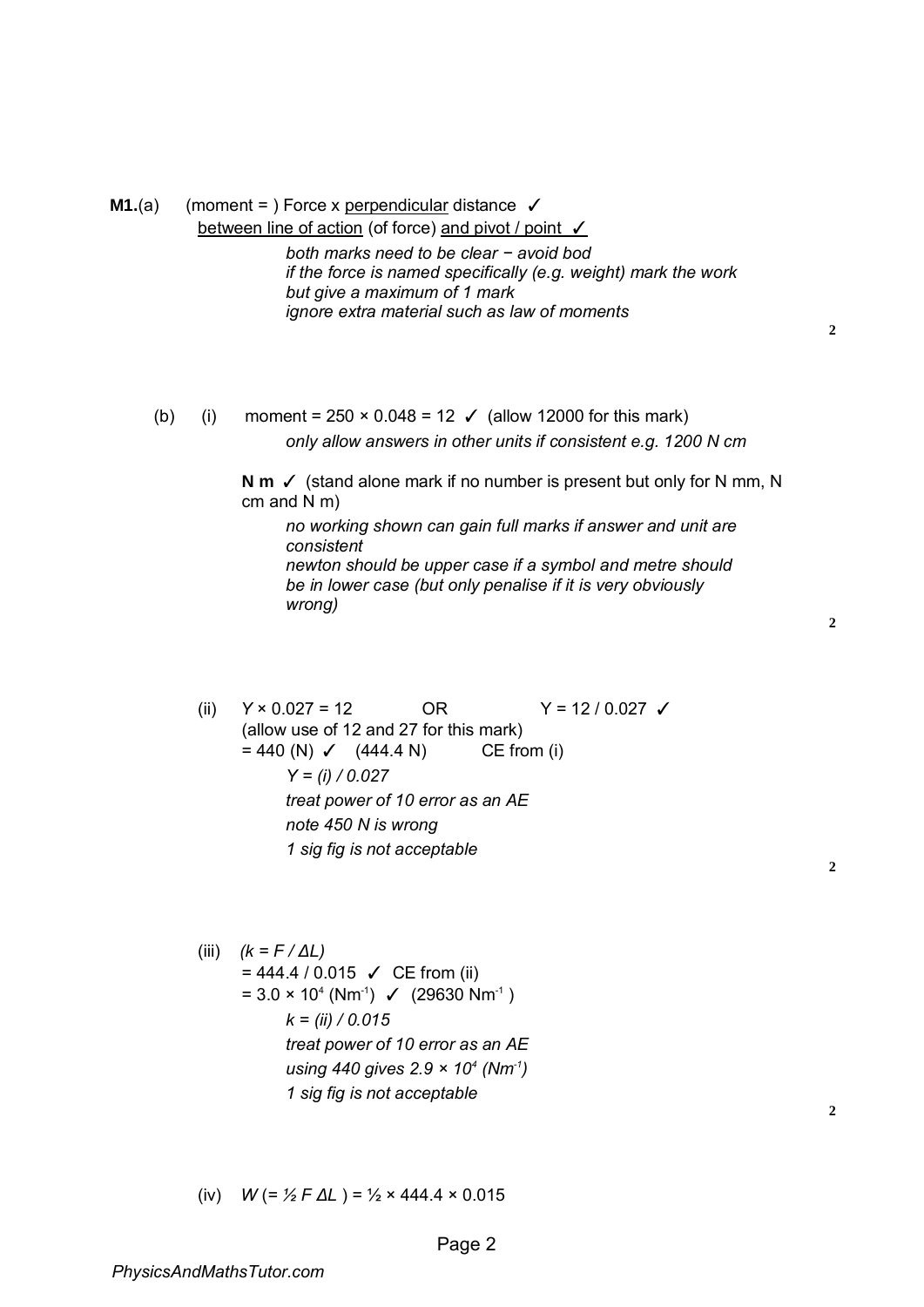Or  $W$  (= ½ *k* ΔL<sup>2</sup>) = ½ × 29630 × 0.015<sup>2</sup> √ (give this mark for seeing the digits only ie ignore powers of 10 and allow CE from (ii) or (iii) as appropriate  $= 3.3$  (J)  $\checkmark$  (3.333 J) *W = ½ × (ii) × 0.015 W = ½ × (iii) × 0.015<sup>2</sup> treat power of 10 error as an AE if either equation misses out the ½ no marks common CE is to use F = 250 N which can be used giving W = 1.9 J* 

## **M2.**(a)

| breaking stress       |  |
|-----------------------|--|
| stiffness constant, k |  |
| tensile strain        |  |
| tensile stress        |  |
| Young modulus         |  |

(b) (i) elastic limit  $\checkmark$ *only one attempt at the answer is allowed* 

**1**

**2**

**1**

**2**

**[10]** 

- (ii)  $(E = 300 \times 10^6 / 4 \times 10^{-2} = 7.5 \times 10^9)$ 7.5 (Pa)  $\checkmark$  allow 7.4 to 7.6 (Pa)  $\times$  10<sup>9</sup>  $\checkmark$ *first mark is for most significant digits ignoring the power of 10. E.g. 7500 gains mark*
- (c) straight line beginning on existing line at a strain of 0.10 and hitting the strain axis at a lower non-zero value √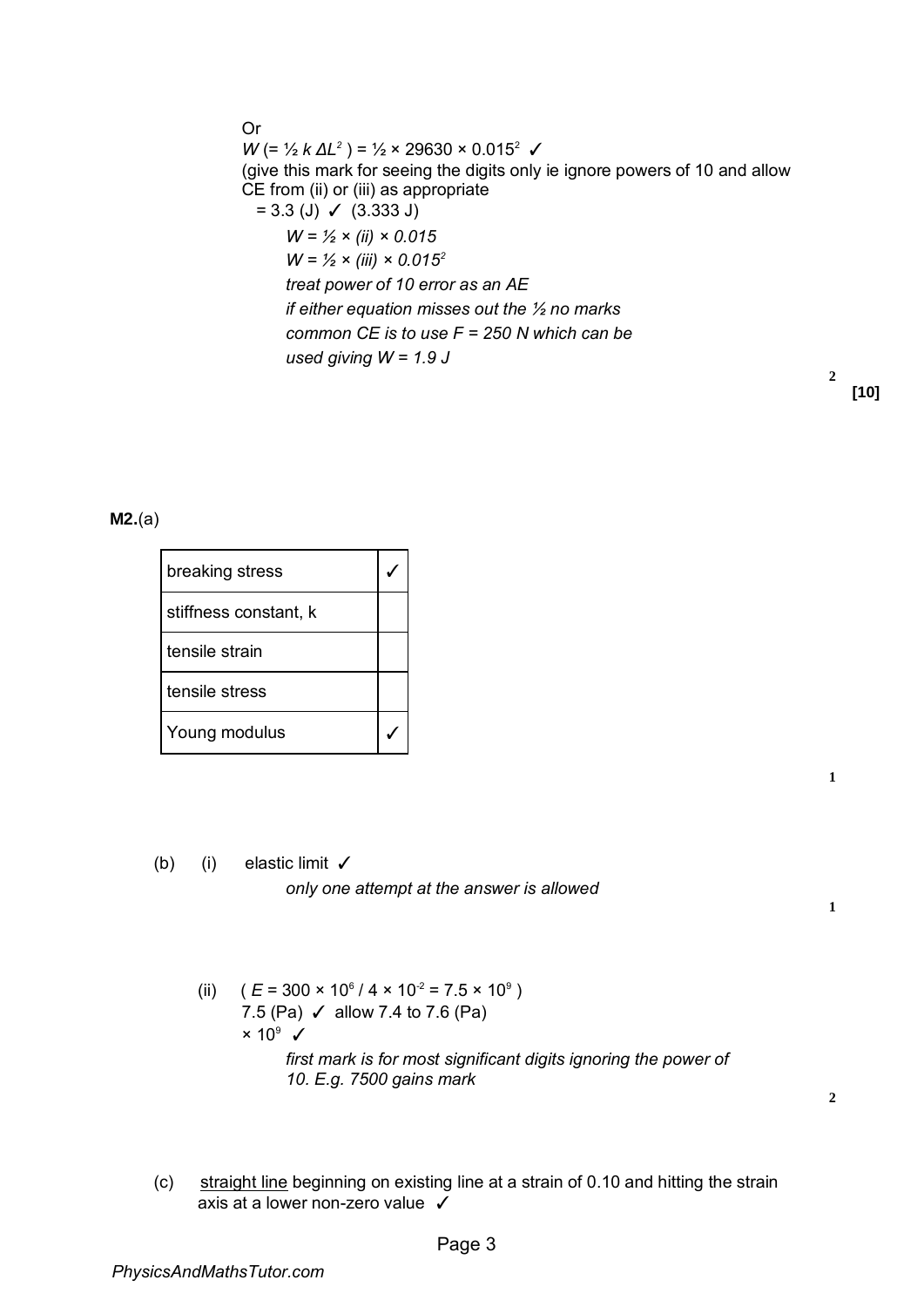|        | line that ends on the x-axis with strain between 0.045 and 0.055 $\checkmark$ (only allow<br>if first mark is given)                                                                                                                                                |                  |       |
|--------|---------------------------------------------------------------------------------------------------------------------------------------------------------------------------------------------------------------------------------------------------------------------|------------------|-------|
|        | ie accuracy required ± one division                                                                                                                                                                                                                                 | $\boldsymbol{2}$ |       |
| (d)    | $8.99 \times 10^{-3}$ (m <sup>3</sup> ) $\checkmark$ condone 1 sig fig<br>allow $9.00 \times 10^{-3}$                                                                                                                                                               | $\mathbf{1}$     |       |
| (e)    | $0.9872 \times 8.99 \times 10^{-3}$ or = 8.8749 $\times$ 10 <sup>-3</sup> (m <sup>3</sup> ) $\checkmark$<br>allow CE from 4d                                                                                                                                        |                  |       |
|        | $(m = \rho V)$ = 2700 × 8.8749 × 10 <sup>-3</sup> = 24 (kg) $\checkmark$ (23.962 kg)<br>allow CE from first part, e.g. if 1.28% was used gives 0.311 kg<br>$V = 0.9872 \times (d)$<br>$m = 2.665 \times (d)$<br>1.28% of vol = $1.15 \times 10^{-4}$ m <sup>3</sup> |                  |       |
|        |                                                                                                                                                                                                                                                                     | $\boldsymbol{2}$ | [9]   |
| M3.D   |                                                                                                                                                                                                                                                                     |                  | $[1]$ |
| M4.(a) | 11(m)<br>(i)<br><b>B1</b>                                                                                                                                                                                                                                           | $\mathbf{1}$     |       |
|        | Use of $F = k\Delta L$ or $W = mg$<br>(ii)<br>Allow use of $\Delta L = 12$ m                                                                                                                                                                                        |                  |       |
|        | C <sub>1</sub>                                                                                                                                                                                                                                                      |                  |       |
|        | 3400 (N)<br>A <sub>1</sub>                                                                                                                                                                                                                                          | $\mathbf{2}$     |       |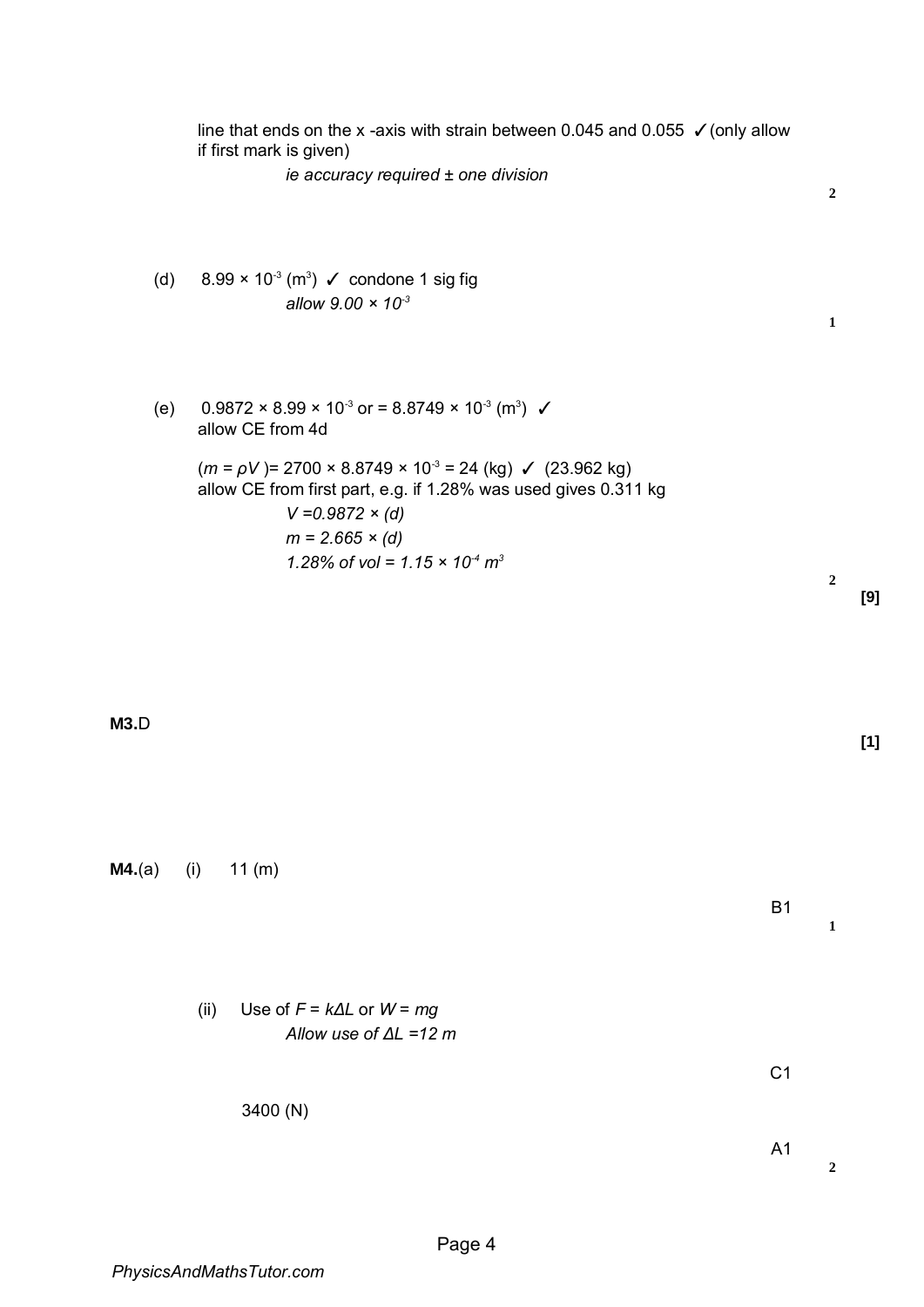| (b) | Sets $mg = k\Delta L$ |  |
|-----|-----------------------|--|
|-----|-----------------------|--|

|     |                                                                                                | C <sub>1</sub> |                        |
|-----|------------------------------------------------------------------------------------------------|----------------|------------------------|
|     | 1.9(m)                                                                                         | A <sub>1</sub> | $\boldsymbol{2}$       |
| (c) | Correct use of $W = \frac{1}{2}k\Delta L^2$ or $\frac{1}{2}F\Delta L$<br>$\Delta L = 5 m$      |                |                        |
|     |                                                                                                | C <sub>1</sub> |                        |
|     | Correct use of $\triangle GPE = mg\triangle h$<br>$\Delta h = 25 m$                            |                |                        |
|     |                                                                                                | C <sub>1</sub> |                        |
|     | States or uses $(mg\Delta h) - (\frac{1}{2}k\Delta L^2) = \frac{1}{2}mv^2$                     | C <sub>1</sub> |                        |
|     | 19 ( $m s^{-1}$ ) cnao                                                                         |                |                        |
|     |                                                                                                | A <sub>1</sub> | 4                      |
| (d) | Same kinetic energy when rope begins to stretch                                                |                |                        |
|     |                                                                                                | <b>B1</b>      |                        |
|     | More work done per unit extension / stops in shorter distance<br>"Shorter time" gets no credit |                |                        |
|     |                                                                                                | <b>B1</b>      |                        |
|     | Increases force on jumper (increasing the risk of injury)                                      | <b>B1</b>      |                        |
|     |                                                                                                |                | $\mathbf{3}$<br>$[12]$ |